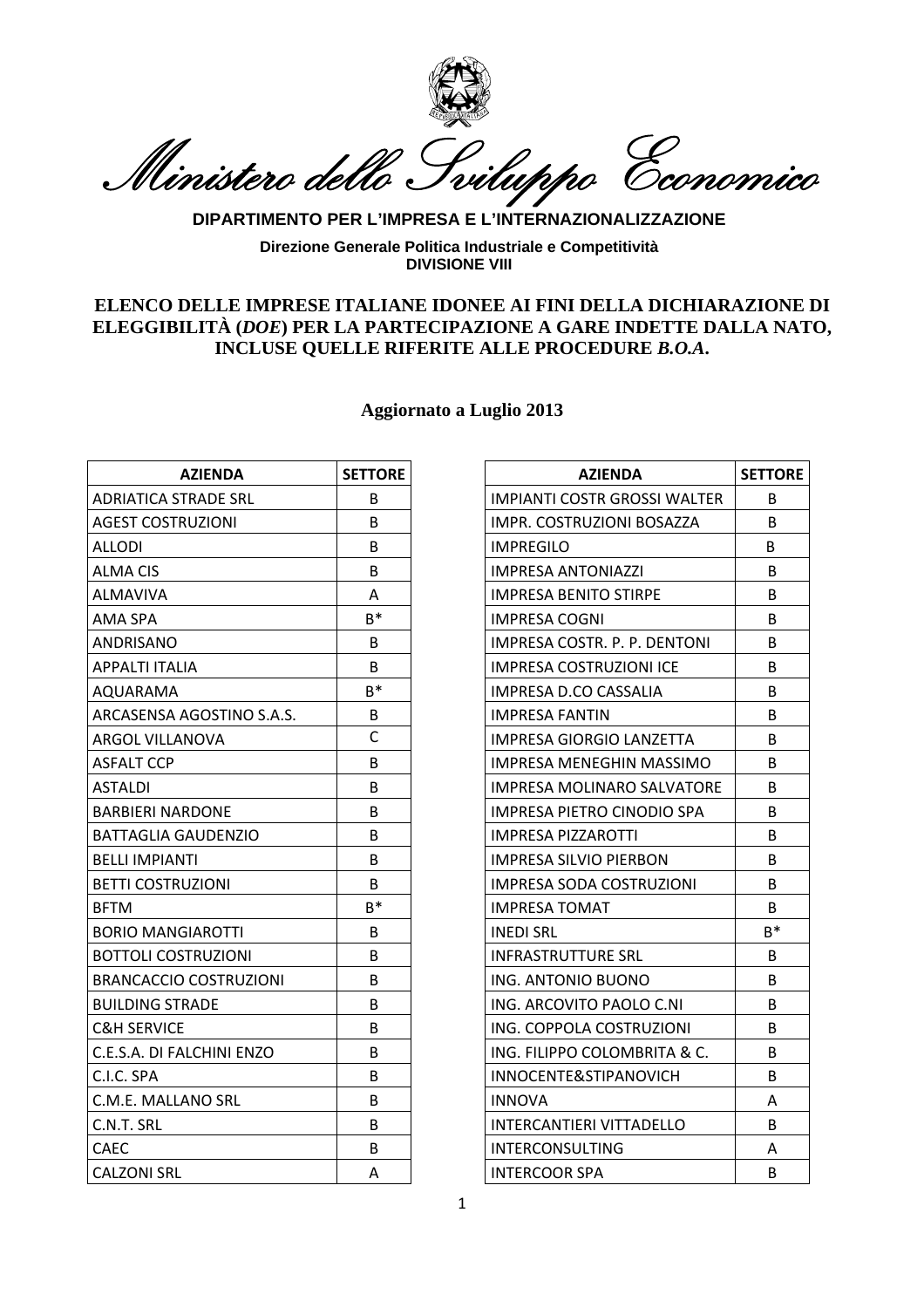| <b>CAMPANELLI COSTRUZIONI</b>      | B            | <b>INTERDATA</b>                   | A            |
|------------------------------------|--------------|------------------------------------|--------------|
| <b>CANTIERI RIUNITI</b>            | B            | <b>ISAP</b>                        | B            |
| <b>CAPILUPPI ENZO</b>              | B            | <b>ITALIASCAVI ED ECOLOGIA SRL</b> | B            |
| <b>CARBONCINI SPA</b>              | B            | <b>ITALRECUPERI</b>                | B            |
| <b>CARDINALE SRL</b>               | B            | <b>ITALSYSTEM</b>                  | B            |
| <b>CAUDA STRADE</b>                | B            | <b>ITEC DI MATTAROLLO SRL</b>      | B            |
| CAV. G. GUERCIA COSTR.             | $B+C$        | <b>ITSLAB</b>                      | A            |
| <b>CECOM</b>                       | A            | <b>KYELON</b>                      | A            |
| <b>CEIT</b>                        | A            | <b>LEAT</b>                        | A            |
| <b>CELI COSTRUZIONI</b>            | B            | LOG.IN                             | A            |
| <b>CEPRINI COSTRUZIONI</b>         | B            | <b>LOTOS</b>                       | A            |
| <b>CEV SPA</b>                     | B            | <b>LSI</b>                         | A            |
| <b>CG COSTRUZIONI</b>              | B            | <b>MALTAURO GIUSEPPE SPA</b>       | B            |
| CIANI IMPR. GEN.LE COSTR. SRL      | B            | <b>MAMBRINI COSTRUZIONI</b>        | B            |
| <b>CIR AMBIENTE</b>                | B            | <b>MANTOVANI</b>                   | B            |
| <b>CIRA</b>                        | Α            | <b>MASTER ENGINEERING</b>          | B            |
| <b>CIVIESSE</b>                    | B            | <b>MATTIODA PIERINO</b>            | B            |
| <b>CO.GE COSTRUZIONI GENERALI</b>  | B            | <b>MECHATRONIC SYSTEMS SRL</b>     | $A + B$      |
| CO.RAC.FER. SRL                    | B            | MEZZANZANICA                       | B            |
| <b>COARCO</b>                      | B            | <b>MORELLI</b>                     | $\mathsf{C}$ |
| <b>COGEBO</b>                      | B            | <b>MORETTO</b>                     | $B+C$        |
| COGECO 7 SRL                       | B            | <b>MORRA</b>                       | B            |
| <b>COGESI</b>                      | B            | <b>MOSMODE</b>                     | $\mathsf{C}$ |
| <b>COGET SRL</b>                   | B            | <b>MUCCIO</b>                      | $B+C$        |
| <b>COLNISA COSTRUZIONI</b>         | B            | <b>NAELSRL</b>                     | A            |
| <b>COMAR COSTRUZIONI SRL</b>       | B            | <b>NESSI &amp; MAJOCCHI</b>        | B            |
| COOP.COSTRUZIONI                   | B            | <b>NETSYSTEM</b>                   | A            |
| COOPERATIVA EDILE ARTIGIANA        | B            | <b>NICOLI</b>                      | B            |
| <b>COOPERATIVE EDILE APPENNINO</b> | B            | <b>NIZZI</b>                       | $\mathsf{C}$ |
| <b>COSBETON</b>                    | B            | <b>NOTARIMPRESA</b>                | B            |
| <b>COSEDIL SPA</b>                 | B            | OMC                                | B            |
| <b>COSMI COSTRUZ. EDILI</b>        | B            | OR.ME IMP. TECNOLOG                | Α            |
| <b>COSP TECNOSERVICE</b>           | $\mathsf{C}$ | <b>ORFE' COSTRUZIONI</b>           | B            |
| COSTRUBO SOC. COOP                 | B            | PAGE EUROPA                        | Α            |
| <b>COSTRUZIONI A. STRAFACE SRL</b> | B            | PAVAN COSTR. GEN. SRL              | B            |
| <b>COSTRUZIONI CICUTTIN</b>        | B            | <b>PAVI SRL</b>                    | B            |
| <b>COSTRUZIONI TASCHIN</b>         | B            | PESSOT COSTRUZIONI                 | B            |
| <b>COSTRUZIONI ZINZI</b>           | B            | <b>PIAGGIO</b>                     | A            |
| <b>COVECO COOP SPA</b>             | B            | <b>POLESE</b>                      | B            |
| CPC COMPAGNIA PER COSTRUIRE        | B            | PREVE COSTRUZIONI SPA              | B            |
| DAF COSTRUZ. STRADALI SRL          | B            | <b>PROTECNO</b>                    | B            |
| DAMIANI COSTRUZIONI                | B            | R.P.S. SNC DI GAVUZZI              | Α            |
| <b>DDL</b>                         | B            | <b>RECOS</b>                       | B            |
| DE SANCTIS COSTRUZIONI SPA         | B            | <b>RI</b>                          | B            |
| DECO SOC. COOP. A R.L.             | B            | RIALTO COSTRUZIONI                 | B            |

| INTERDATA                          | Α       |
|------------------------------------|---------|
| <b>ISAP</b>                        | В       |
| <b>ITALIASCAVI ED ECOLOGIA SRL</b> | B       |
| <b>ITALRECUPERI</b>                | B       |
| <b>ITALSYSTEM</b>                  | B       |
| <b>ITEC DI MATTAROLLO SRL</b>      | B       |
| <b>ITSLAB</b>                      | A       |
| <b>KYELON</b>                      | A       |
| <b>LEAT</b>                        | А       |
| LOG.IN                             | A       |
| <b>LOTOS</b>                       | А       |
| LSI                                | А       |
| MALTAURO GIUSEPPE SPA              | B       |
| <b>MAMBRINI COSTRUZIONI</b>        | B       |
| <b>MANTOVANI</b>                   | B       |
| MASTER ENGINEERING                 | B       |
| <b>MATTIODA PIERINO</b>            | B       |
| <b>MECHATRONIC SYSTEMS SRL</b>     | $A + B$ |
| MEZZANZANICA                       | B       |
| MORELLI                            | C       |
| MORETTO                            | $B+C$   |
| MORRA                              | B       |
| <b>MOSMODE</b>                     | C       |
| <b>MUCCIO</b>                      | B+C     |
| NAELSRL                            | A       |
| <b>NESSI &amp; MAJOCCHI</b>        | B       |
| <b>NETSYSTEM</b>                   | A       |
| <b>NICOLI</b>                      | В       |
| NIZZI                              | С       |
| NOTARIMPRESA                       | B       |
| OMC                                | В       |
| OR.ME IMP. TECNOLOG                | А       |
| <b>ORFE' COSTRUZIONI</b>           | B       |
| PAGE EUROPA                        | А       |
| PAVAN COSTR. GEN. SRL              | B       |
| <b>PAVI SRL</b>                    | B       |
| PESSOT COSTRUZIONI                 | B       |
| <b>PIAGGIO</b>                     | Α       |
| <b>POLESE</b>                      | B       |
| PREVE COSTRUZIONI SPA              | B       |
| <b>PROTECNO</b>                    | B       |
| R.P.S. SNC DI GAVUZZI              | A       |
| <b>RECOS</b>                       | B       |
| RI                                 | B       |
| RIALTO COSTRUZIONI                 | B       |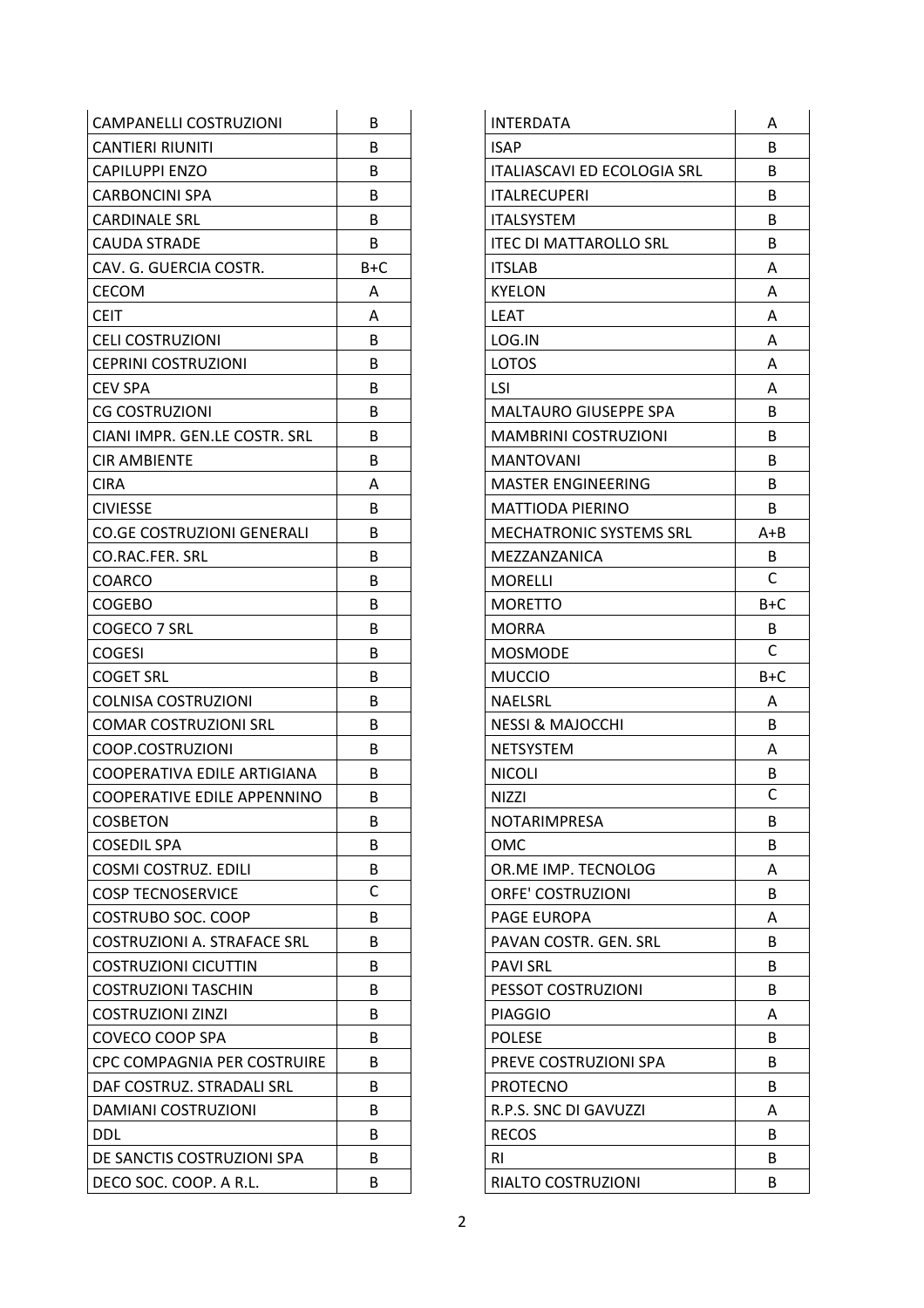| <b>DELTA LAVORI</b>            | B     | RIZZANI DE ECCHER SPA       | B            |
|--------------------------------|-------|-----------------------------|--------------|
| <b>DEVELLIS</b>                | C     | ROMANO COSTRUZIONI          | B            |
| <b>DEVERIS</b>                 | B     | <b>RUGGIERO GROUP SRL</b>   | B            |
| DI BETTA GIANNINO              | B     | S ANTONINO                  | B            |
| DI CARMINE COSTRUZIONI         | B     | S.C.C. SRL                  | $B^*$        |
| <b>DIELLE</b>                  | B     | S.G.M. SRL                  | B            |
| <b>DIVINCENZODINO</b>          | B     | S.ITAL.PER CONDOTTE ACQUA   | B            |
| DOTT. CARLO AGNESE SPA         | B     | S.TI.P. SRL                 | B            |
| <b>DUCOS SRL</b>               | B     | S3LOG                       | $A+B+C$      |
| E GEOS                         | A     | SAGAD                       | C            |
| E.T.E.M.                       | A     | <b>SAIMA</b>                | C            |
| <b>ECM</b>                     | B     | <b>SALVATI</b>              | B            |
| <b>EDIL CRI SPA</b>            | B     | SALVATORE MATARRESE         | B            |
| <b>EDIL GROUP</b>              | B     | <b>SAM</b>                  | B            |
| <b>EDIL SYSTEM</b>             | B     | SARAPPALTI                  | B            |
| EDIL.COS                       | B     | <b>SAREP</b>                | B            |
| <b>EDILBORGHI SRL</b>          | B     | SAVARESE COSTRUZIONI        | B            |
| <b>EDILCOSTRUZIONI</b>         | B     | SAVINO DEL BENE             | $\mathsf{C}$ |
| <b>EDILGAMMA SRL</b>           | B     | <b>SCHIAVINA SRL</b>        | B            |
| <b>EDILGECO</b>                | B     | <b>SCLAVI COSTRUZIONI</b>   | B            |
| <b>EDILGEO</b>                 | B     | <b>SEA</b>                  | B            |
| <b>EDILGORI SPA</b>            | B     | <b>SECIS SRL</b>            | B            |
| <b>EDILIMPIANTI SRL</b>        | B     | <b>SELEX ES</b>             | Α            |
| EDILIZIA DEL COMM. BELLI LUIGI | B     | <b>SENECA</b>               | Α            |
| EDILIZIA PAPA                  | B     | <b>SETRAS</b>               | $\mathsf{C}$ |
| <b>EDILKAP SPA</b>             | B     | SETTEMBRE COSTR. GEN.LI SRL | B            |
| <b>EDILMACA SRL</b>            | $B+C$ | <b>SIFA</b>                 | A            |
| <b>EDILMEC SRL</b>             | B     | <b>SILICONDEV</b>           | Α            |
| <b>EDILPOOL</b>                | B     | SIMAV                       | A            |
| <b>EDILPRONTO SRL</b>          | B     | <b>SIMETEL</b>              | A            |
| <b>EDILTECNICA</b>             | B     | <b>SIND</b>                 | A            |
| <b>ELCOTEM SRL</b>             | B     | <b>SINOPOLI SRL</b>         | B            |
| <b>ELETTROBETONSUD</b>         | B     | <b>SINTEC</b>               | B            |
| <b>ELETTRONICA SPA</b>         | А     | <b>SINTEL</b>               | A            |
| <b>ENGINEERING</b>             | A     | <b>SIRTI</b>                | $A+B+C$      |
| <b>ENGINFO</b>                 | A     | <b>SITE</b>                 | A            |
| <b>EUROSCAVI</b>               | B     | <b>SITIC</b>                | B            |
| <b>F.LLI GALLO</b>             | B     | <b>SITTI</b>                | A            |
| <b>FABIANI COSTRUZIONI</b>     | B     | <b>SMS ENGINEERING</b>      | A            |
| <b>FABRIZIO NOTARI</b>         | B     | <b>SOCEA SRL</b>            | B            |
| <b>FAGI SNC</b>                | B     | SOCOM                       | B            |
| <b>FANTINO COSTRUZIONI</b>     | B     | SOGECO                      | B            |
| <b>FATA LOGISTIC SYSTEMS</b>   | C     | SOM SPA                     | B            |
| <b>FILIPPETTI</b>              | Α     | <b>SPACE ENGINEERING</b>    | Α            |
| <b>FONDAZIONE FORMIT</b>       | Α     | <b>SPAGNOL SRL</b>          | B            |

| ROMANO COSTRUZIONI<br>В<br>RUGGIERO GROUP SRL<br>B<br><b>S ANTONINO</b><br>B<br>B*<br>S.C.C. SRL<br>S.G.M. SRL<br>B<br>S.ITAL.PER CONDOTTE ACQUA<br>B<br>S.TI.P. SRL<br>B<br>$A+B+C$<br>S3LOG<br>С<br>SAGAD<br>C<br>SAIMA<br><b>SALVATI</b><br>B<br>SALVATORE MATARRESE<br>B<br>SAM<br>B<br>SARAPPALTI<br>B<br><b>SAREP</b><br>В<br>SAVARESE COSTRUZIONI<br>B<br>C<br>SAVINO DEL BENE<br><b>SCHIAVINA SRL</b><br>B<br><b>SCLAVI COSTRUZIONI</b><br>В<br><b>SEA</b><br>В<br><b>SECIS SRL</b><br>В<br><b>SELEX ES</b><br>А<br><b>SENECA</b><br>Α<br>C<br><b>SETRAS</b><br>SETTEMBRE COSTR. GEN.LI SRL<br>B<br><b>SIFA</b><br>Α<br><b>SILICONDEV</b><br>А<br>SIMAV<br>А<br><b>SIMETEL</b><br>Α<br><b>SIND</b><br>А<br><b>SINOPOLI SRL</b><br>B<br><b>SINTEC</b><br>B<br><b>SINTEL</b><br>Α<br>A+B+C<br><b>SIRTI</b><br><b>SITE</b><br>Α<br><b>SITIC</b><br>B<br><b>SITTI</b><br>Α<br><b>SMS ENGINEERING</b><br>Α<br><b>SOCEA SRL</b><br>B<br>SOCOM<br>B<br>SOGECO<br>B<br><b>SOM SPA</b><br>B<br><b>SPACE ENGINEERING</b><br>А<br>SPAGNOL SRL<br>B | RIZZANI DE ECCHER SPA | B |
|-------------------------------------------------------------------------------------------------------------------------------------------------------------------------------------------------------------------------------------------------------------------------------------------------------------------------------------------------------------------------------------------------------------------------------------------------------------------------------------------------------------------------------------------------------------------------------------------------------------------------------------------------------------------------------------------------------------------------------------------------------------------------------------------------------------------------------------------------------------------------------------------------------------------------------------------------------------------------------------------------------------------------------------------------|-----------------------|---|
|                                                                                                                                                                                                                                                                                                                                                                                                                                                                                                                                                                                                                                                                                                                                                                                                                                                                                                                                                                                                                                                 |                       |   |
|                                                                                                                                                                                                                                                                                                                                                                                                                                                                                                                                                                                                                                                                                                                                                                                                                                                                                                                                                                                                                                                 |                       |   |
|                                                                                                                                                                                                                                                                                                                                                                                                                                                                                                                                                                                                                                                                                                                                                                                                                                                                                                                                                                                                                                                 |                       |   |
|                                                                                                                                                                                                                                                                                                                                                                                                                                                                                                                                                                                                                                                                                                                                                                                                                                                                                                                                                                                                                                                 |                       |   |
|                                                                                                                                                                                                                                                                                                                                                                                                                                                                                                                                                                                                                                                                                                                                                                                                                                                                                                                                                                                                                                                 |                       |   |
|                                                                                                                                                                                                                                                                                                                                                                                                                                                                                                                                                                                                                                                                                                                                                                                                                                                                                                                                                                                                                                                 |                       |   |
|                                                                                                                                                                                                                                                                                                                                                                                                                                                                                                                                                                                                                                                                                                                                                                                                                                                                                                                                                                                                                                                 |                       |   |
|                                                                                                                                                                                                                                                                                                                                                                                                                                                                                                                                                                                                                                                                                                                                                                                                                                                                                                                                                                                                                                                 |                       |   |
|                                                                                                                                                                                                                                                                                                                                                                                                                                                                                                                                                                                                                                                                                                                                                                                                                                                                                                                                                                                                                                                 |                       |   |
|                                                                                                                                                                                                                                                                                                                                                                                                                                                                                                                                                                                                                                                                                                                                                                                                                                                                                                                                                                                                                                                 |                       |   |
|                                                                                                                                                                                                                                                                                                                                                                                                                                                                                                                                                                                                                                                                                                                                                                                                                                                                                                                                                                                                                                                 |                       |   |
|                                                                                                                                                                                                                                                                                                                                                                                                                                                                                                                                                                                                                                                                                                                                                                                                                                                                                                                                                                                                                                                 |                       |   |
|                                                                                                                                                                                                                                                                                                                                                                                                                                                                                                                                                                                                                                                                                                                                                                                                                                                                                                                                                                                                                                                 |                       |   |
|                                                                                                                                                                                                                                                                                                                                                                                                                                                                                                                                                                                                                                                                                                                                                                                                                                                                                                                                                                                                                                                 |                       |   |
|                                                                                                                                                                                                                                                                                                                                                                                                                                                                                                                                                                                                                                                                                                                                                                                                                                                                                                                                                                                                                                                 |                       |   |
|                                                                                                                                                                                                                                                                                                                                                                                                                                                                                                                                                                                                                                                                                                                                                                                                                                                                                                                                                                                                                                                 |                       |   |
|                                                                                                                                                                                                                                                                                                                                                                                                                                                                                                                                                                                                                                                                                                                                                                                                                                                                                                                                                                                                                                                 |                       |   |
|                                                                                                                                                                                                                                                                                                                                                                                                                                                                                                                                                                                                                                                                                                                                                                                                                                                                                                                                                                                                                                                 |                       |   |
|                                                                                                                                                                                                                                                                                                                                                                                                                                                                                                                                                                                                                                                                                                                                                                                                                                                                                                                                                                                                                                                 |                       |   |
|                                                                                                                                                                                                                                                                                                                                                                                                                                                                                                                                                                                                                                                                                                                                                                                                                                                                                                                                                                                                                                                 |                       |   |
|                                                                                                                                                                                                                                                                                                                                                                                                                                                                                                                                                                                                                                                                                                                                                                                                                                                                                                                                                                                                                                                 |                       |   |
|                                                                                                                                                                                                                                                                                                                                                                                                                                                                                                                                                                                                                                                                                                                                                                                                                                                                                                                                                                                                                                                 |                       |   |
|                                                                                                                                                                                                                                                                                                                                                                                                                                                                                                                                                                                                                                                                                                                                                                                                                                                                                                                                                                                                                                                 |                       |   |
|                                                                                                                                                                                                                                                                                                                                                                                                                                                                                                                                                                                                                                                                                                                                                                                                                                                                                                                                                                                                                                                 |                       |   |
|                                                                                                                                                                                                                                                                                                                                                                                                                                                                                                                                                                                                                                                                                                                                                                                                                                                                                                                                                                                                                                                 |                       |   |
|                                                                                                                                                                                                                                                                                                                                                                                                                                                                                                                                                                                                                                                                                                                                                                                                                                                                                                                                                                                                                                                 |                       |   |
|                                                                                                                                                                                                                                                                                                                                                                                                                                                                                                                                                                                                                                                                                                                                                                                                                                                                                                                                                                                                                                                 |                       |   |
|                                                                                                                                                                                                                                                                                                                                                                                                                                                                                                                                                                                                                                                                                                                                                                                                                                                                                                                                                                                                                                                 |                       |   |
|                                                                                                                                                                                                                                                                                                                                                                                                                                                                                                                                                                                                                                                                                                                                                                                                                                                                                                                                                                                                                                                 |                       |   |
|                                                                                                                                                                                                                                                                                                                                                                                                                                                                                                                                                                                                                                                                                                                                                                                                                                                                                                                                                                                                                                                 |                       |   |
|                                                                                                                                                                                                                                                                                                                                                                                                                                                                                                                                                                                                                                                                                                                                                                                                                                                                                                                                                                                                                                                 |                       |   |
|                                                                                                                                                                                                                                                                                                                                                                                                                                                                                                                                                                                                                                                                                                                                                                                                                                                                                                                                                                                                                                                 |                       |   |
|                                                                                                                                                                                                                                                                                                                                                                                                                                                                                                                                                                                                                                                                                                                                                                                                                                                                                                                                                                                                                                                 |                       |   |
|                                                                                                                                                                                                                                                                                                                                                                                                                                                                                                                                                                                                                                                                                                                                                                                                                                                                                                                                                                                                                                                 |                       |   |
|                                                                                                                                                                                                                                                                                                                                                                                                                                                                                                                                                                                                                                                                                                                                                                                                                                                                                                                                                                                                                                                 |                       |   |
|                                                                                                                                                                                                                                                                                                                                                                                                                                                                                                                                                                                                                                                                                                                                                                                                                                                                                                                                                                                                                                                 |                       |   |
|                                                                                                                                                                                                                                                                                                                                                                                                                                                                                                                                                                                                                                                                                                                                                                                                                                                                                                                                                                                                                                                 |                       |   |
|                                                                                                                                                                                                                                                                                                                                                                                                                                                                                                                                                                                                                                                                                                                                                                                                                                                                                                                                                                                                                                                 |                       |   |
|                                                                                                                                                                                                                                                                                                                                                                                                                                                                                                                                                                                                                                                                                                                                                                                                                                                                                                                                                                                                                                                 |                       |   |
|                                                                                                                                                                                                                                                                                                                                                                                                                                                                                                                                                                                                                                                                                                                                                                                                                                                                                                                                                                                                                                                 |                       |   |
|                                                                                                                                                                                                                                                                                                                                                                                                                                                                                                                                                                                                                                                                                                                                                                                                                                                                                                                                                                                                                                                 |                       |   |
|                                                                                                                                                                                                                                                                                                                                                                                                                                                                                                                                                                                                                                                                                                                                                                                                                                                                                                                                                                                                                                                 |                       |   |
|                                                                                                                                                                                                                                                                                                                                                                                                                                                                                                                                                                                                                                                                                                                                                                                                                                                                                                                                                                                                                                                 |                       |   |
|                                                                                                                                                                                                                                                                                                                                                                                                                                                                                                                                                                                                                                                                                                                                                                                                                                                                                                                                                                                                                                                 |                       |   |